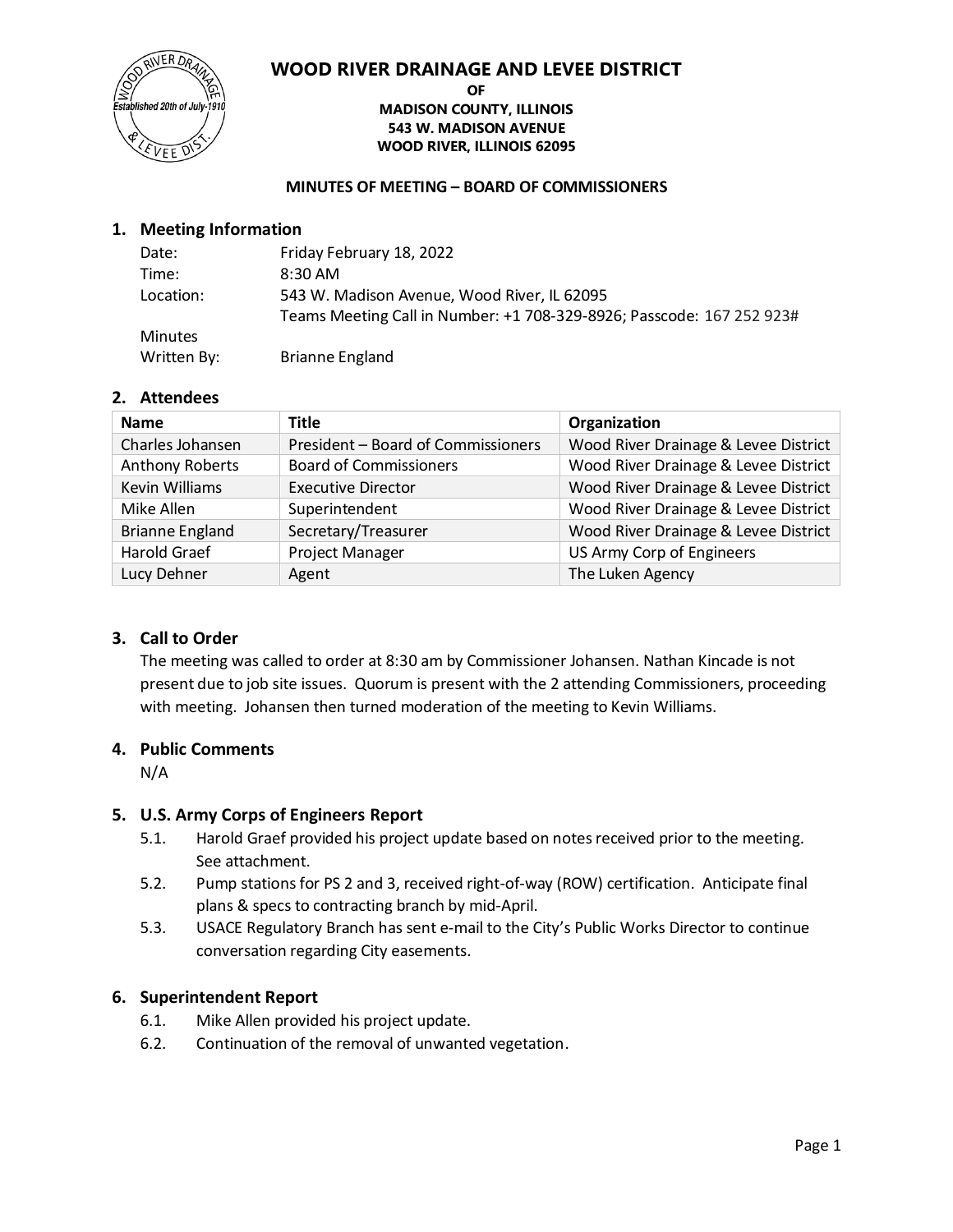

**OF**

#### **MADISON COUNTY, ILLINOIS 543 W. MADISON AVENUE WOOD RIVER, ILLINOIS 62095**

#### **7. Executive Director Report**

- 7.1. Kevin Williams provided his project update based on notes received prior to the meeting. See attachment.
- 7.2. Gravity drains inspections has been pushed back to March 23rd. Starting at Rand and then moving to the Lower Wood River.
- 7.3. The new fenced enclosure is completed behind the maintenance garage. Brining in rock to get area stable.
- 7.4. Still waiting on the final 2022 Periodic Inspection from USACE.

#### **8. Luken Insurance Agency Comments**

- 8.1. Lucy Dehner was present at the meeting and available for any questions.
- 8.2. Removed the 1995 welder generator on 2/14/22. It will take a couple weeks to process.

#### **9. Attorney James Craney Comments**

9.1. James Craney was not present for meeting.

#### **10. Commissioners Report:**

10.1. Nothing new to report.

#### **11. Approval of Minutes of the previous meeting:**

A motion was made by Johansen to approve the minutes for 2/4/22; seconded by Roberts.

Johansen: aye; Roberts: aye. Motion carried

#### **12. Approval of the Bills**

A motion was made by Johansen to approve the list of bills presented in the amount of \$11,367.66; second by Roberts. See attachments.

Johansen: aye; Roberts: aye. Motion carried

#### **13. Treasurer/Financial Report**

The prepared financial/balance sheet and Revenue & Expense has been presented to be read and will answer any questions. Motion made by Johansen to approve the Treasurer/Financial Report; second by Roberts.

England updated the Commissioner's on the 2 maturing CDs and 2 new CDs being created at  $1<sup>st</sup>$  Mid America CU. Also confirmed that Anthony Roberts is now a signer on all bank accounts, First Mid Bank & Trust, and 1<sup>st</sup> Mid America CU.

Johansen: aye; Roberts: aye. Motion carried

#### **14. Communications**

N/A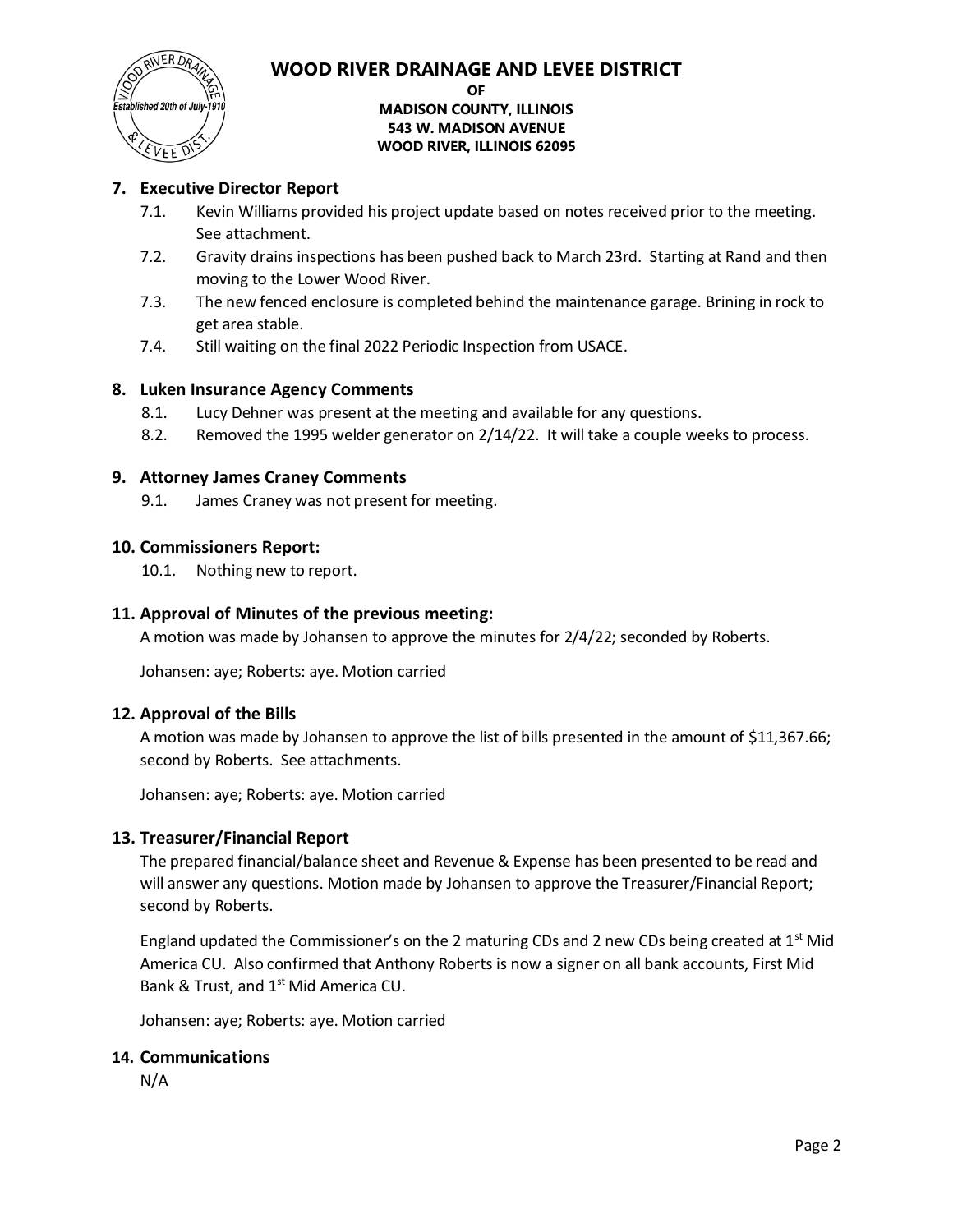

#### **OF**

#### **MADISON COUNTY, ILLINOIS 543 W. MADISON AVENUE WOOD RIVER, ILLINOIS 62095**

#### **15. Old Business**

15.1. Discussion and potential action regarding extension of Marathon Pipeline, LLC. Agreement for a ten (10) year term with modified language as requested by Madison County

Motion made by Johansen to pass, seconded by Roberts.

Johansen: aye; Roberts: aye. Motion passed.

#### **16. New Business**

- 16.1. Discussion and potential action regarding opening a new CD at the Bank of Madison County 100 N Main St. Edwardsville, IL 62025, for \$249,000.00, at a rate of 0.40% for 13 months.
	- Charles Johansen, Nathan Kincade, and Tony Roberts will be authorized signers on bank accounts and certificate of deposits. They should have full access to accounts.
	- Kevin Williams, Executive Director, will have access to information and to speak on behalf of The District on all bank accounts and certificate of deposits.

Motion made by Roberts to pass, seconded by Johansen.

Johansen: aye; Roberts: aye. Motion passed

16.2. Discussion and potential action regarding the Village of Hartford's intent to annex a tract of land, Madison County PID 18-2-14-09-00-000-013, that is within the Drainage and Levee District.

Motion was made by Johansen to pass; with no objections but sending a letter laying out requirements for an alteration to the levee to their attorney from our attorney, James Craney; seconded by Roberts.

Johansen: aye; Roberts: aye. Motion passed

#### **17. Executive Session**

N/A

- **18. Return to open session/roll call:** N/A
- **19. Commissioners/Employee Comments:** N/A

#### **20. Adjournment**

Motion made by Roberts, seconded by Johansen to adjourn.

Johansen: aye; Roberts: aye. Motion carried.

Adjournment at 8:49 a.m.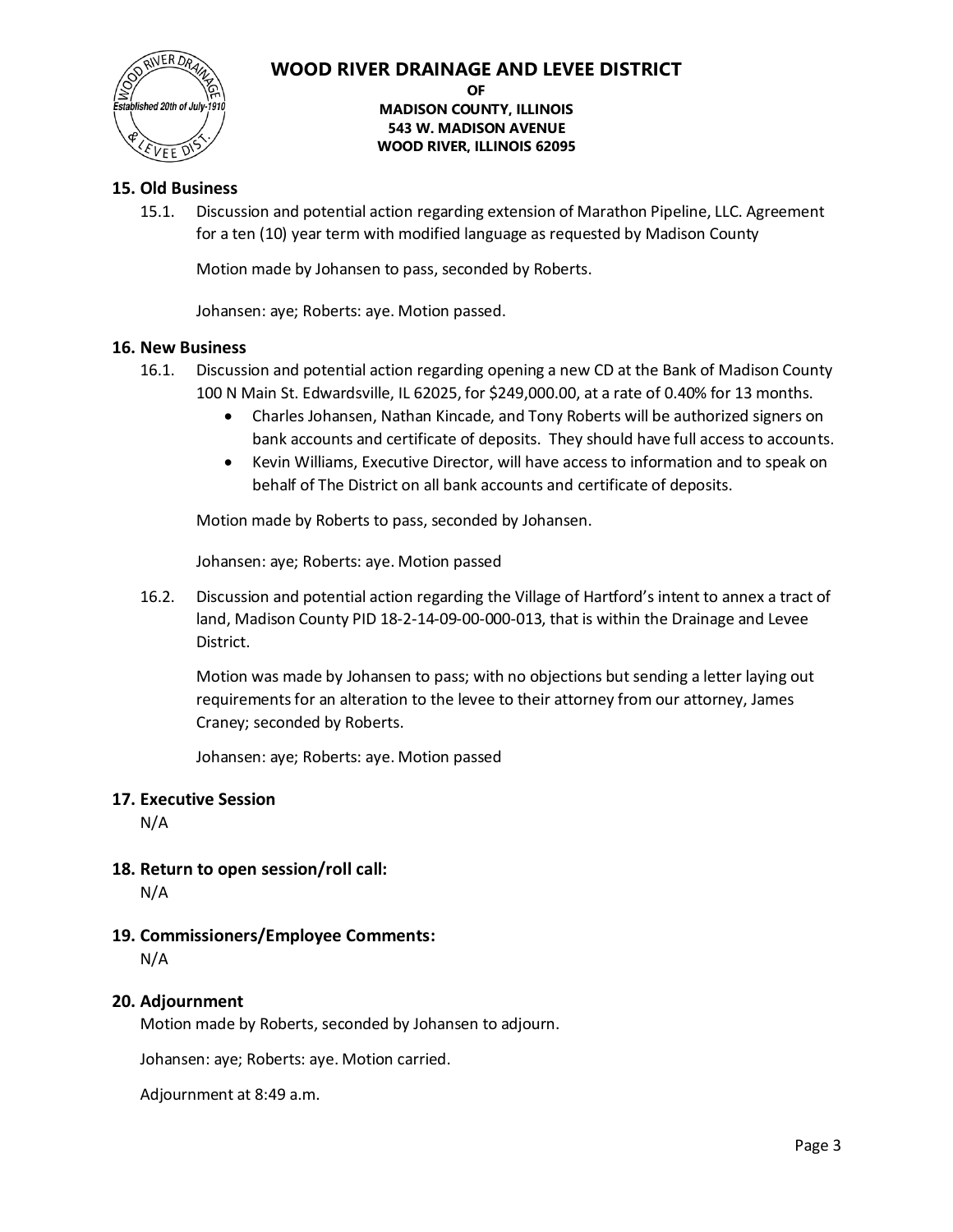

**OF MADISON COUNTY, ILLINOIS 543 W. MADISON AVENUE WOOD RIVER, ILLINOIS 62095**

Charles Johansen, President

N/A – not in attendance

Nathan Kincade, Vice President

Anthony Roberts, Commissioner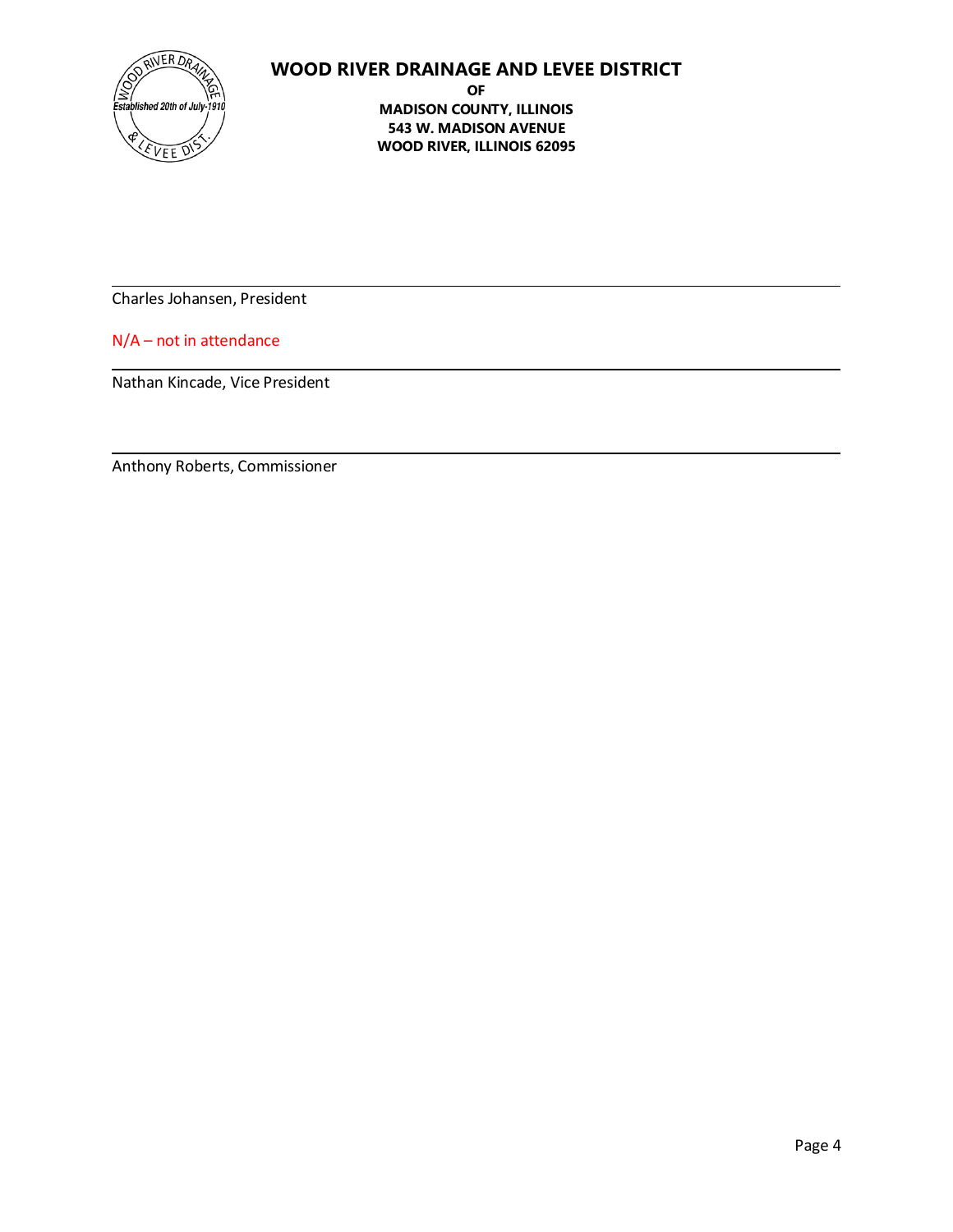#### **U.S. Army Corps of Engineers (USACE) Project Update Wood River Levee System February 18, 2022**

#### 1. Status of Design Deficiency Corrections (changes in RED)

| Remaining<br><b>Features</b>         | Summary                          | <b>Notes</b>                                                                                                                                                                                                    |
|--------------------------------------|----------------------------------|-----------------------------------------------------------------------------------------------------------------------------------------------------------------------------------------------------------------|
| Bid Package 8<br>(NFS)               | 22 RW/1 PS in<br>Reach 5         | Contract awarded Nov 4 to Magruder Construction Co., Inc. USACE<br>issued Notice to Proceed (NTP) on Dec 15. USACE team is reviewing                                                                            |
|                                      |                                  | pre-con submittals. Initial project schedule not yet confirmed.                                                                                                                                                 |
| <b>Pump Stations</b>                 | 2 new PSs in<br>Reach 5          | Received ROW certification for PS 2 and 3. Design package to have PS<br>4 removed prior to issuing solicitation. Anticipate final plans & specs to<br>our contracting branch by mid-April.                      |
| <b>Berm</b>                          | Dimensions TBD                   | USACE refining preliminary cost estimate to facilitate WIK credit amount.<br>Project Delivery Team working on Engineering Documentation Report<br>(EDR).                                                        |
| RW #1                                | 24 RWs                           | Contract awarded on Dec 2 to BCI Construction USA, Inc. Notice to<br>Proceed (NTP) issued on Jan 5. Pre-con meeting completed Jan 13.                                                                           |
| RW #2/Ditch<br>Work                  | 56 RWs/reconnect<br>Old WR Creek | 95% District Quality Control (DQC) review ongoing. Anticipate ATR on or<br>about Mar 7                                                                                                                          |
| <b>Pump Station</b><br>Modifications | 2 mods (WR and<br>Hawthorne)     | Scheduled to award contract after BP-8, RW#1 and PSs contracts. Will<br>need additional BCOES.                                                                                                                  |
| RW #3                                | 30 RWs                           | NTP for Acquisition (2 <sup>nd</sup> Amendment) issued Dec 13.                                                                                                                                                  |
| Mitigation                           |                                  | Credits for BP-8 needed. Mitigation activities progressing according to<br>the project schedule, but on pause pending outcome of berm solution<br>(may gain efficiencies by only purchasing bank credits once). |
| Update O&M<br><b>Manuals</b>         |                                  |                                                                                                                                                                                                                 |

Note: BCOES is final review to evaluate Biddability, Constructability, Operability, Environmental, and Sustainability (BCOES) characteristics.

| Features     | <b>ROW NTP</b><br><b>Issued</b> | <b>ROW Acquisition</b><br>Deadline | Contract<br>Award | Consequence                                             |
|--------------|---------------------------------|------------------------------------|-------------------|---------------------------------------------------------|
|              | $2$ -Dec-19;                    | Received                           |                   |                                                         |
|              | amended                         | ROW Cert 19                        |                   |                                                         |
| 2 PS         | 14 Oct 20                       | July 21 (A)                        | Aug 22            |                                                         |
|              |                                 |                                    |                   | Contract award pending availability of funds. Potential |
| PS Mod       | N/A                             | N/A                                | Jan 23            | to award this sooner (FY22) if funds are confirmed.     |
| <b>RW</b> #2 | 13 Dec 21                       | 13 Dec 2022                        | Mar 23            | Contract award pending availability of funds            |
|              | 14 Dec-22;                      | 5 Feb 22;                          |                   |                                                         |
|              | $2nd$ amend                     | Anticipate                         |                   |                                                         |
| RW #3        | 13 Dec 21                       | Aug 22                             | Feb 23            | Contract award pending availability of funds            |

2. Pivoting from the Pump Station/Relief Well solution to a berms solution.

- USACE to document pivot to berms in an engineering documentation report (EDR)

- USACE received SWIFPD's Berm Solution WIK letter on Nov 17, 21

3. Total Project Cost update

- Last one was Oct 2018 as part of the Limited Reevaluation Report (LRR)/Risk Assessment

- Seek BP-8 and RW#1 LERRDs and WIK crediting requests to be submitted (and not wait till the end)

4. Feb 3 Meeting with City of Wood River

- USACE, LD, SWIFPD and City officials to review RW#2 package
- USACE provided overview of why City easements are needed for the project (to facilitate land acquisition)
- USACE Regulatory Branch has sent e-mail to the City's Public Works Director Feb 16 to continue discussion: ■ Need to identify/clarify areas that contain Waters of the U.S. (WOUS)<br>■ Placing fill material in a WOUS may trigger the need for a permit from
	- Placing fill material in a WOUS may trigger the need for a permit from the Corps under Section 404 of the Clean Water Act
	- **St. Louis District Section 408 team would need to review any proposed work to ensure that the work** is not injurious to the public interest with respect to the Wood River levee design, etc.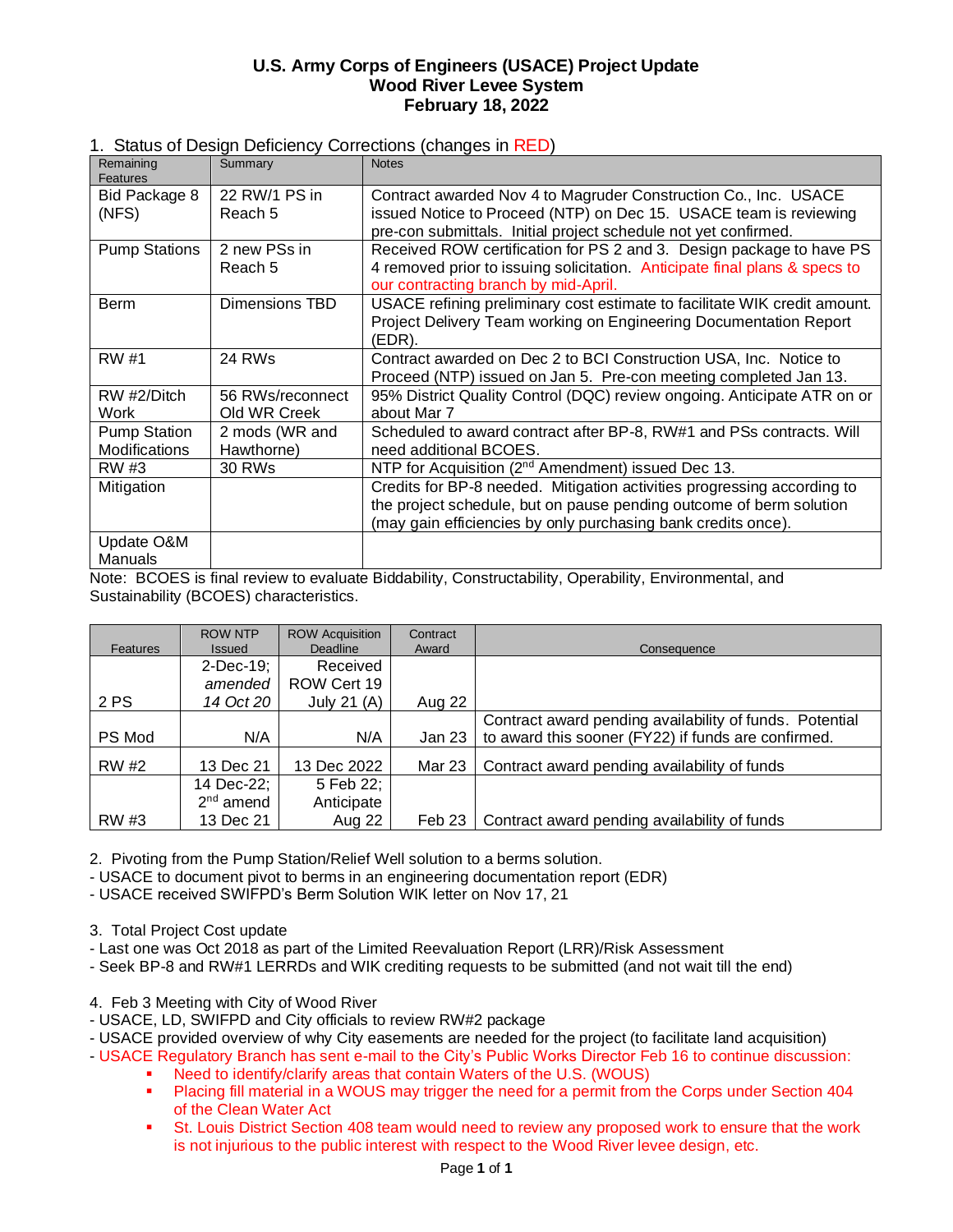

#### **18 February 2022 – Executive Director Report**

#### **Pump Station Design Deficiency Corrections Project (2021-05)**

- $\circ$  Following the rejection of the District's request for Work-In-Kind credit by the USACE, the District is going to proceed with this design deficiency corrections project without the USACE.
- o The scope of this project will include:
	- New Controller/transducer at Wood River PS Corrects 2010 design deficiency.
	- New thermostats on VFD fans at Hawthorne No. 1 PS, East Alton No. 2 PS, and Rand Avenue PS – Corrects 2010 design deficiency.
	- New power output meters at Wood River PS, Hawthorne No. 1 PS, East Alton No. 2 PS, and Rand Avenue PS.
- o A second pump station design deficiency corrections project will be necessary at a later date to replace the controls at East Alton No. 1 PS, Grassy Lake PS, East Alton No. 2 PS, and Hawthorne No. 1 PS.
- o Installation work is tentatively scheduled for late March.
- **Gravity Drains Inspection Project (2021-06)**
	- o The Project Execution Plan (PEP) has been "approved" by P66.
	- o Execution is planned for Spring 2022.
	- o Drains in LWR will also be inspected in Spring 2022.
- **Relief Well Testing / Inspection Project (Project 2022-07)** 
	- o Specifications for this project have been drafted. Drawings/Figures will be completed in FY2023 or FY2024 once all known relief well projects have been completed.
	- o SOP received from the USACE on 05 November 2020. USACE to address follow-up questions.
	- $\circ$  Execution  $\frac{\text{may}}{\text{begin}}$  begin in late calendar year 2022, depending on budgetary restrictions.

#### **WRDLD Maintenance Projects**

- o Vegetation Management
	- Crew is removing unwanted vegetation from outlets, impoundments, blanket drains, and removing trees that have been allowed to encroach on riverside berms.
- o WRDLD Compound
	- The new 140-ft x 75-ft enclosure is complete. Aggregate base is being placed.
- o FEMA 2019 Flood Debris Removal
	- CAT-Z project (\$18,592.09) funds have been "Obligated". Awaiting confirmation from IEMA regarding how funds will be distributed.

#### **Pump Stations**

- o East Alton No. 1 Pump Station Station is closed*.*
- o Wood River Pump Station Station is closed.
- o East Alton No. 2 Pump Station Station is closed.
- o Hawthorne Pump Station Station is closed.
- o Rand Avenue Pump Station 24/7 operation.

#### **U.S. Army Corps of Engineers (USACE) Coordination**

- o 2022 Periodic Inspection
	- The USACE has verbally stated that all three levee segments will be rated as "acceptable" or "minimally acceptable". This has not occurred since they started the current inspection program in the early 2000s.
- o Authorized Level Projects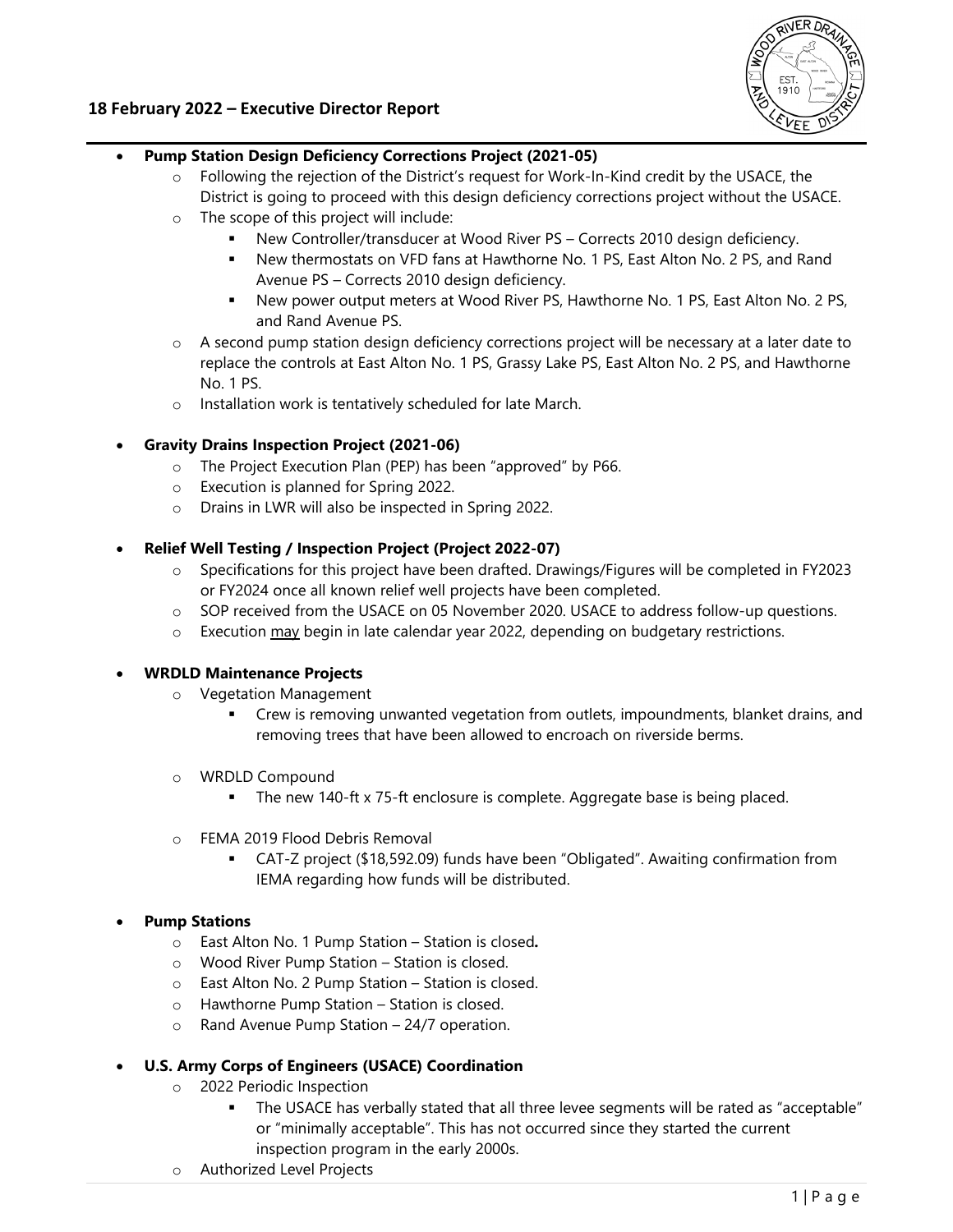

#### **18 February 2022 – Executive Director Report**

- Pump Station Modifications Project will be executed after RW 1, 2, & 3 Projects.
- Bid Package 8 Magruder Construction Co. KTR working on submittals.
- Bid Package 9 USACE has not confirmed WIK eligibility. Design on hold.
- Canal Road Pump Stations USACE is restructuring the design to exclude CR#4.
- RW Package 1 BCI Construction USA, Inc. KTR working on submittals.
- RW Package 2 95% design is underway.
	- WRDLD/FPD received noticed to proceed with real estate acquisition.
	- Flowage easements were not included with NTP.
- RW Package 3 Currently in BCOES. WRDLD provided comments.
	- WRDLD/FPD received revised noticed to proceed with real estate acquisition.
- o Mel Price Deficiency Projects
	- Mel Price RW Package 1 Meyer Contracting, LLC.
		- Access road is "complete".
		- Drilling set to begin in March.
	- Mel Price RW Package 2 Project will be solicited in February 2022.
- o P.L. 84-99
	- **Wood River Pump Station** 
		- Project Complete.
	- **East Alton No. 1 Pump Station** 
		- **The final solution is still being designed/approved by the USACE.**
- o Section 408 Alterations
	- 5 Diamond Camp Grounds (UNAUTHORIZED) Consultant is preparing documents to submit a formal 408 review package for District and USACE review and hopefully receive a retroactive permit.
	- 5 Diamond Camp Grounds (EXTENSION) Drilling Program Plan has been permitted by the USACE. Field work is complete. Awaiting submittal of 408 review package.
	- Wood River Power Station Demolition USACE working with contractor on retroactive permit(s).
		- Owner has agreed to properly abandon the ash ponds and the dual 8'x15' culverts under the levee.
		- The portion of the site that contains the culverts has been sold to Mike's Inc. (see below).
	- Mike's, Inc. A new barge dock facility is being proposed in UWR. Vegetation removal work has begun, permit(s) have not been received from the USACE.
	- Alton WWTP (Illinois American) Effluent line repair/modification. Permitted. Work planned for winter 2021/2022.
	- Alton WWTP (Illinois American) Electrical Upgrades. Permitted. Work in progress.
	- P66 Pipe Bridge. Permitted. Work in progress.
	- Ameren Kline Substation. Permitted. Work in progress.
	- Ameren Cottage Hills Structure 83A, 83B, 83C. Permitted. Work in progress.
	- Ameren New poles on overhead electric near UWR station 256+00 (Mississippi 72). WRDLD has provided SNO. Under review by the USACE.
	- Ameren Wood River-Roxford Structure 23 removal and replacement. WRDLD has provided SNO to Ameren. Under review by the USACE.
	- IDOT IL-111 Bridge and closure structure rehabilitation.
		- SNO has been provided to IDOT. Awaiting submittal to USACE.
	- ADB Companies Aerial Communications Line. Alteration request submitted. WRDLD has approved, awaiting 408 and regulatory permit(s) from USACE.
	- Meridian Pipeline Services Cathodic Protection for multiple pipeline companies. Currently working through permitting process with WRDLD and MESD.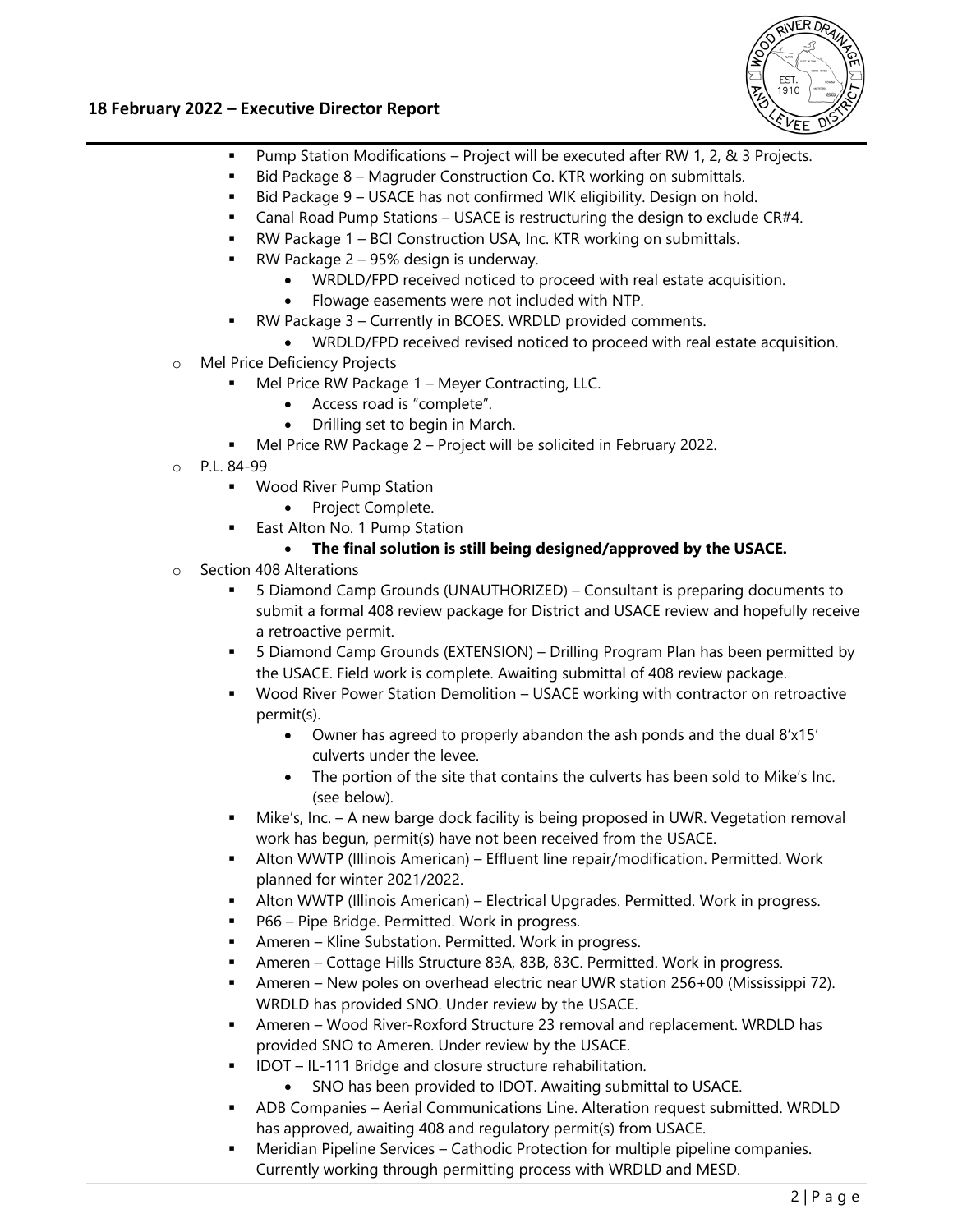## 12:13 PM Wood River Drainage & Levee District 02/10/22 **Unpaid Bills Detail** As of February 10, 2022

|                                                                                                    | <b>Open Balance</b> |
|----------------------------------------------------------------------------------------------------|---------------------|
| Ace Tech Computer Services, Inc.<br>Bill<br>02/01/2022<br>9<br>9838<br>02/15/2022                  | 405.81              |
| Total Ace Tech Computer Services, Inc.                                                             | 405.81              |
| <b>Alton Equipment &amp; Rental</b>                                                                |                     |
| 11/23/2021<br>Bill<br>30515<br>12/23/2021<br>79<br>Bill<br>01/18/2022<br>30802<br>02/17/2022<br>23 | 55.96<br>55.00      |
| Total Alton Equipment & Rental                                                                     | 110.96              |
| <b>Ameren Illinois - EA#2</b><br>Bill<br>7026<br>9<br>02/01/2022<br>02/15/2022                     | 170.38              |
| Total Ameren Illinois - EA#2                                                                       | 170.38              |
| Ameren Illinois - Grassy<br>Bill<br>02/01/2022<br>6035<br>9<br>02/15/2022                          | 61.92               |
| Total Ameren Illinois - Grassy                                                                     | 61.92               |
| Ameren Illinois - Haw #1<br>Bill<br>9<br>02/01/2022<br>3024<br>02/15/2022                          | 137.83              |
| Total Ameren Illinois - Haw #1                                                                     | 137.83              |
| Ameren Illinois - Haw #2<br>02/01/2022<br>7006<br>9<br>Bill<br>02/15/2022                          | 35.98               |
| Total Ameren Illinois - Haw #2                                                                     | 35.98               |
| Ameren Illinois - Lakeside<br>Bill<br>9<br>02/01/2022<br>2652<br>02/15/2022                        | 45.57               |
| Total Ameren Illinois - Lakeside                                                                   | 45.57               |
| Ameren Illinois - Rand<br>3111<br>Bill<br>02/01/2022<br>02/15/2022<br>9                            | 2,704.73            |
| Total Ameren Illinois - Rand                                                                       | 2,704.73            |
| Ameren Illinois - Virginia PS                                                                      |                     |
| Bill<br>02/01/2022<br>9856<br>02/15/2022<br>9                                                      | 42.45               |
| Total Ameren Illinois - Virginia PS                                                                | 42.45               |
| <b>AT&amp;T - Business Phone</b><br>Bill<br>02/01/2022<br>12419<br>02/15/2022<br>9                 | 94.63               |
| Total AT&T - Business Phone                                                                        | 94.63               |
| <b>AT&amp;T - FirstNet</b><br>Bill<br>02/01/2022<br>28729<br>9<br>02/15/2022                       | 316.88              |
| Total AT&T - FirstNet                                                                              | 316.88              |
| <b>Budget Signs</b>                                                                                |                     |
| Bill<br>02/01/2022<br>844887<br>03/03/2022<br>9<br>3<br>Bill<br>03/09/2022<br>02/07/2022<br>844902 | 32.40<br>33.00      |
| <b>Total Budget Signs</b>                                                                          | 65.40               |
| <b>Culligan Water</b><br>Bill<br>10<br>01/31/2022<br>492X0<br>03/02/2022                           | 30.00               |
| <b>Total Culligan Water</b>                                                                        | 30.00               |
| Drake Tire & Auto Service, LLC<br>00234<br>02/21/2022<br>Bill<br>02/07/2022<br>3                   | 199.15              |
| Bill<br>02/08/2022<br>00234<br>2<br>02/22/2022<br>Total Drake Tire & Auto Service, LLC             | 532.93<br>732.08    |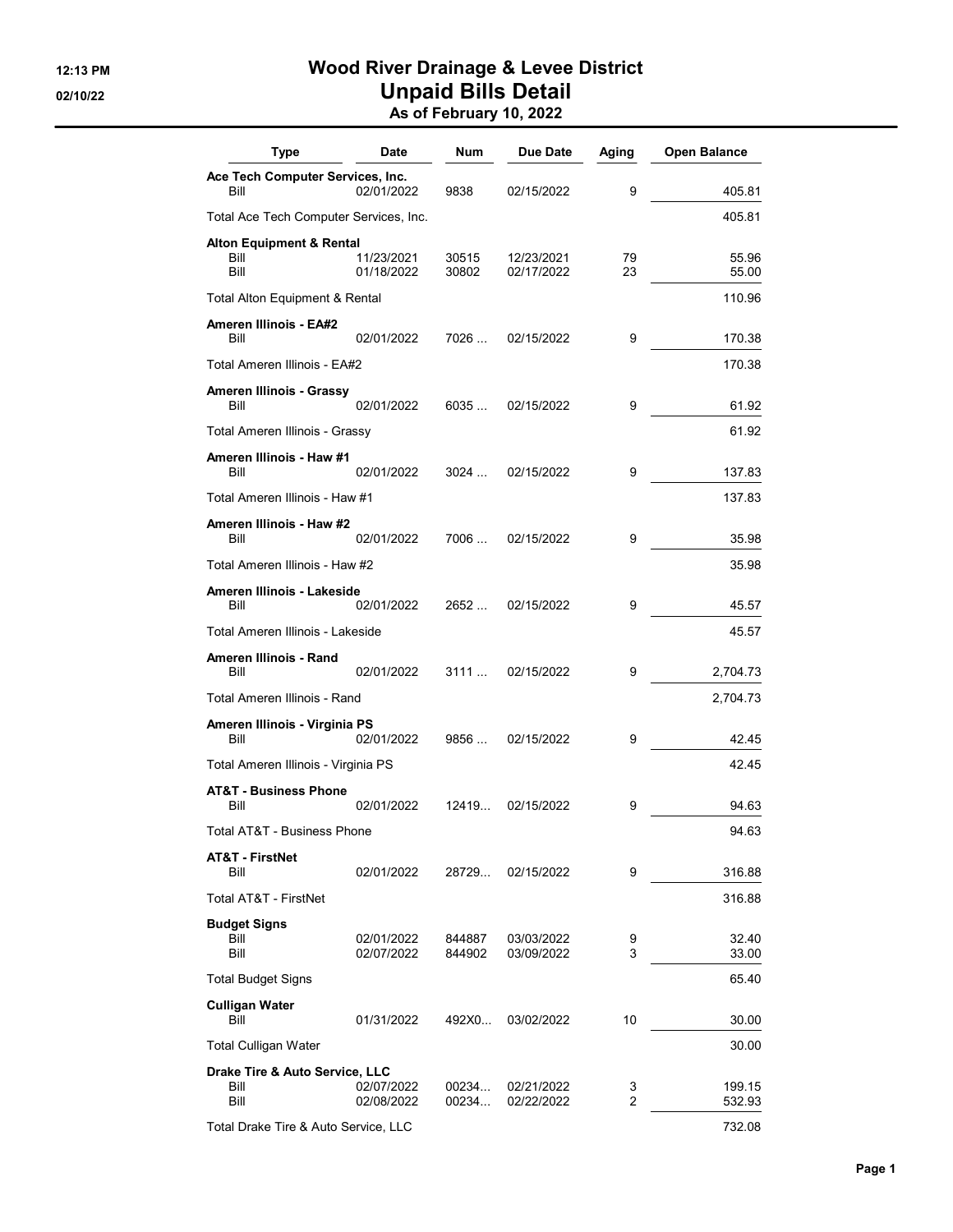## 12:13 PM Wood River Drainage & Levee District 02/10/22 **Unpaid Bills Detail** As of February 10, 2022

| <b>Type</b>                                   | <b>Date</b>              | <b>Num</b>       | <b>Due Date</b>          | Aging    | <b>Open Balance</b>            |
|-----------------------------------------------|--------------------------|------------------|--------------------------|----------|--------------------------------|
| Hartford, Village of<br>Bill                  | 01/26/2022               | 0130             | 02/09/2022               | 15       | 40.28                          |
| Total Hartford, Village of                    |                          |                  |                          |          | 40.28                          |
| <b>Illinois American Water</b><br>Bill        | 02/01/2022               | $1025 - $        | 02/15/2022               | 9        | 29.91                          |
| <b>Total Illinois American Water</b>          |                          |                  |                          |          | 29.91                          |
| Piasa Motor Fuels, LLC<br>Bill<br>Bill        | 01/31/2022<br>01/31/2022 | 260304<br>26903. | 02/14/2022<br>02/14/2022 | 10<br>10 | 706.58<br>690.28               |
| <b>Total Piasa Motor Fuels, LLC</b>           |                          |                  |                          |          | 1,396.86                       |
| <b>Rob's Discount Muffler</b><br>Bill         | 02/01/2022               | 81966            | 02/15/2022               | 9        | 100.00                         |
| <b>Total Rob's Discount Muffler</b>           |                          |                  |                          |          | 100.00                         |
| Visa<br>Bill<br>Bill<br><b>Total Visa</b>     | 01/31/2022<br>01/31/2022 | 6201<br>5583     | 02/14/2022<br>02/14/2022 | 10<br>10 | 499.44<br>1,668.38<br>2,167.82 |
|                                               |                          |                  |                          |          |                                |
| <b>Williams Office Products, Inc.</b><br>Bill | 01/30/2022               | INVO1            | 02/19/2022               | 11       | 39.69                          |
| Total Williams Office Products, Inc.          |                          |                  |                          |          | 39.69                          |
| TOTAL                                         |                          |                  |                          |          | 8,729.18                       |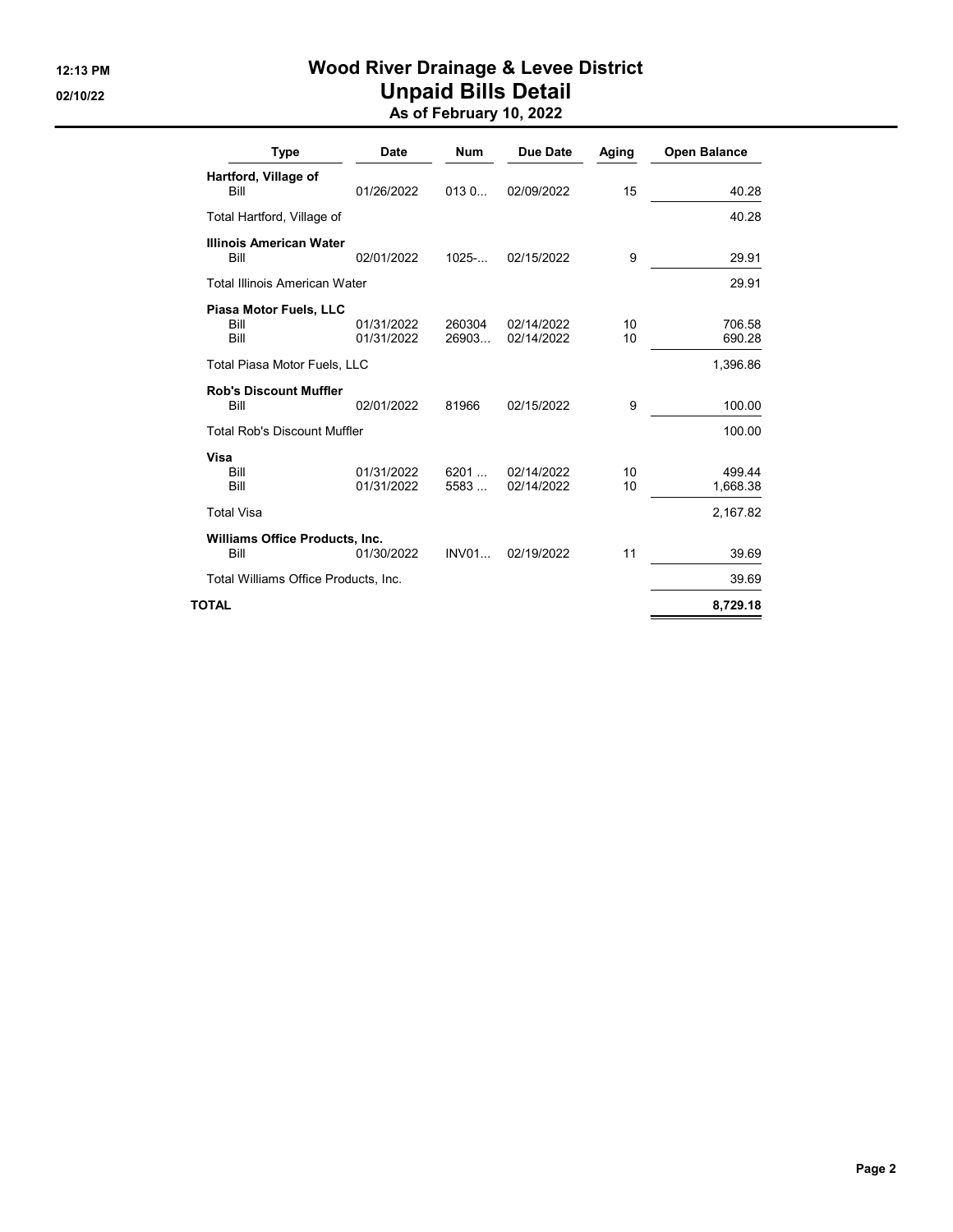## **Wood River Drainage Levee District Unpaid Bills Detail As of February 17, 2022**

| <b>Type</b>                      | Date      | <b>Num</b>  | <b>Due Date</b>    | <b>Open Balance</b> |
|----------------------------------|-----------|-------------|--------------------|---------------------|
| Craney Law Group                 | 2/1/2022  | 14710       | 3/1/2022           | 600.00              |
|                                  |           |             | <b>Total</b>       | 600.00              |
| Village of East Alton            | 2/1/2022  | 330035-00   | 2/15/2022          | 17.50               |
|                                  |           |             | <b>Total</b>       | 17.50               |
| <b>Fabick Tractor</b>            | 1/30/2022 | SIPS0175675 | 2/20/2022          | 657.31              |
|                                  |           |             | <b>Total</b>       | 657.31              |
| George Alarm                     | 12/1/2021 | 186966      | 12/30/2021         | 990.00              |
|                                  |           |             | <b>Total</b>       | 990.00              |
| <b>Midwest Sanitary Services</b> | 1/30/2022 | 1180        | 3/1/2022           | 57.60               |
|                                  |           |             | <b>Total</b>       | 57.60               |
| Waltco Tool's & Equipment        | 2/2/2022  | 539929      | 3/1/2022           | 60.99               |
|                                  | 2/2/2022  | 539913      | 3/1/2022           | 27.87               |
|                                  | 2/7/2022  | 540054      | 3/7/2022           | 26.49               |
|                                  | 2/7/2022  | 540109      | 3/12/2022          | 106.48              |
|                                  | 2/11/2002 | 540432      | 3/12/2022          | 88.95               |
|                                  | 2/12/2022 | 540569      | 3/12/2022          | 5.29                |
|                                  |           |             | <b>Total</b>       | 316.07              |
|                                  |           |             | <b>Grand Total</b> | 2,638.48            |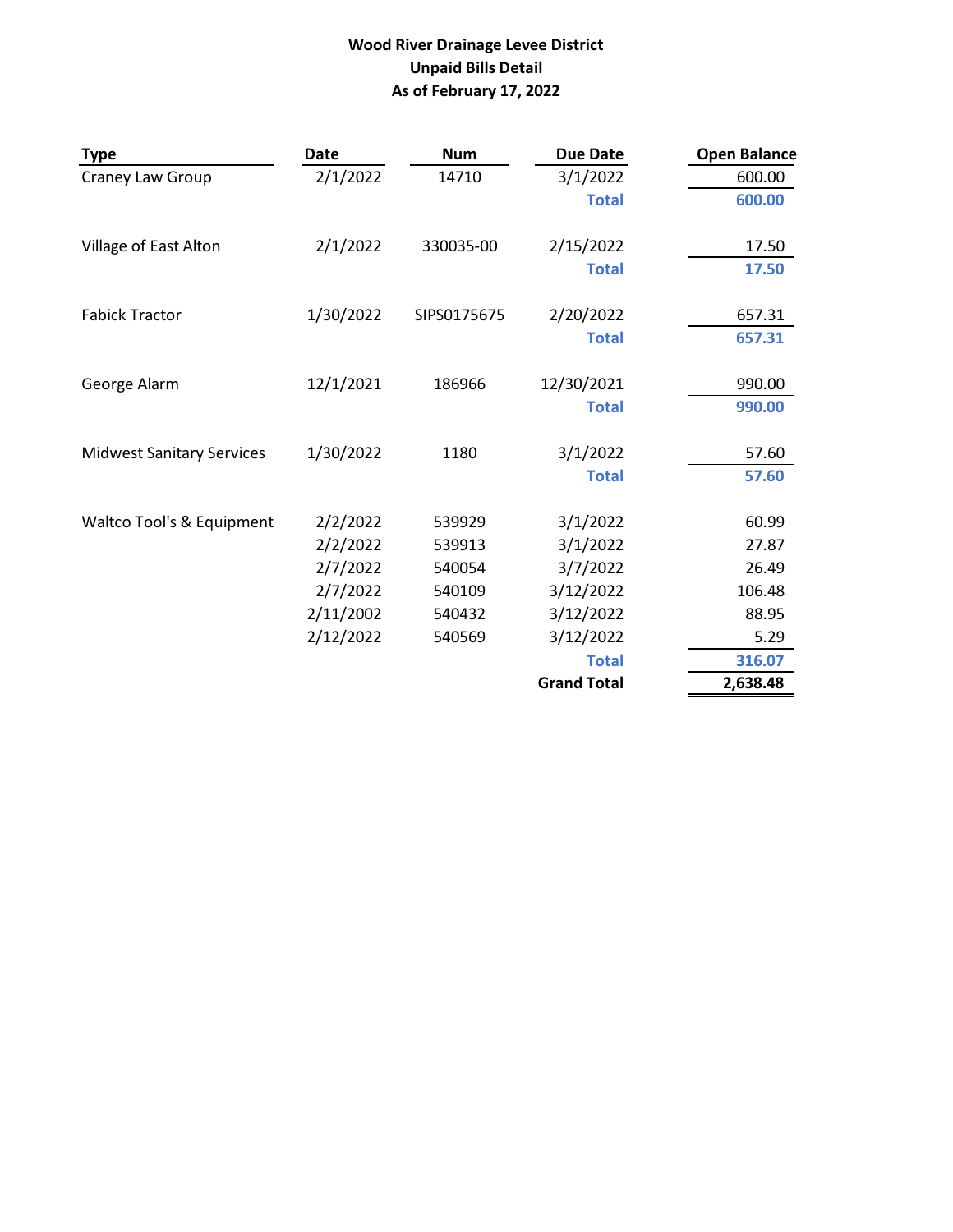## 12:18 PM **Wood River Drainage & Levee District** 02/17/22 **Balance Sheet** Cash Basis **As of February 17, 2022**

|                                                                                | Feb 17, 22                 |
|--------------------------------------------------------------------------------|----------------------------|
| <b>ASSETS</b>                                                                  |                            |
| <b>Current Assets</b><br><b>Checking/Savings</b>                               |                            |
| 100 · Petty Cash Drawer                                                        | 110.09                     |
| 101.2 · EA #1 Utilities-1st Mid Bank                                           | 266,033.37                 |
| 102.1 Maint, Main - 1st Mid Bank                                               | 15,382.06                  |
| 102.2 Maint. MMDA - 1st Mid Bank                                               | 997,090.43                 |
| 102.5 Rand MMDA-1st Mid Credit Union<br>102.6 · Rand Pump St Fund-1st Mid Bank | 572,075.85<br>96,949.99    |
| 102.7 Business Share-1st Mid Credit U                                          | 15.99                      |
| <b>Total Checking/Savings</b>                                                  | 1,947,657.78               |
| <b>Accounts Receivable</b><br>108 · Accounts Receivable                        | 283,981.00                 |
| <b>Total Accounts Receivable</b>                                               | 283,981.00                 |
| <b>Other Current Assets</b><br>112 · Investments CD                            |                            |
| 112.29 · Live Oak Bank CD 5811                                                 | 248,731.00                 |
| 112.30 Maint CD 114                                                            | 250,000.00                 |
| 112.31 Maint CD 115                                                            | 250,000.00                 |
| Total 112 · Investments CD                                                     | 748,731.00                 |
| <b>Total Other Current Assets</b>                                              | 748,731.00                 |
| <b>Total Current Assets</b>                                                    | 2,980,369.78               |
| <b>Fixed Assets</b>                                                            |                            |
| 120 · Property & Equipment<br>$126 \cdot$ Land                                 | 1,984,473.37<br>216,131.00 |
| <b>Total Fixed Assets</b>                                                      | 2,200,604.37               |
| <b>TOTAL ASSETS</b>                                                            | 5,180,974.15               |
| LIABILITIES & EQUITY<br><b>Liabilities</b>                                     |                            |
| <b>Current Liabilities</b>                                                     |                            |
| <b>Other Current Liabilities</b>                                               |                            |
| 230 · Payroll Liabilities<br>230.03 Social Security                            |                            |
| 230.031 Company                                                                | 0.01                       |
| 230.032 · Employee                                                             | 0.01                       |
| Total 230.03 Social Security                                                   | 0.02                       |
| 230.08 IMRF                                                                    |                            |
| $230.081 \cdot$ Company                                                        | 678.26                     |
| 230.082 Employee                                                               | 1,072.31                   |
| <b>Total 230.08 · IMRF</b>                                                     | 1,750.57                   |
| 230.09 · Insurance Withholding<br>230.091 · Health Insurance                   | 39.06                      |
| 230.092 · Life Insurance                                                       | 8.00                       |
| Total 230.09 · Insurance Withholding                                           | 47.06                      |
| 230.10 State Unemployment IL                                                   | 3.123.54                   |
| 230.12 Union Dues                                                              | 130.80                     |
| Total 230 · Payroll Liabilities                                                | 5,051.99                   |
| <b>Total Other Current Liabilities</b>                                         | 5,051.99                   |
| <b>Total Current Liabilities</b>                                               | 5,051.99                   |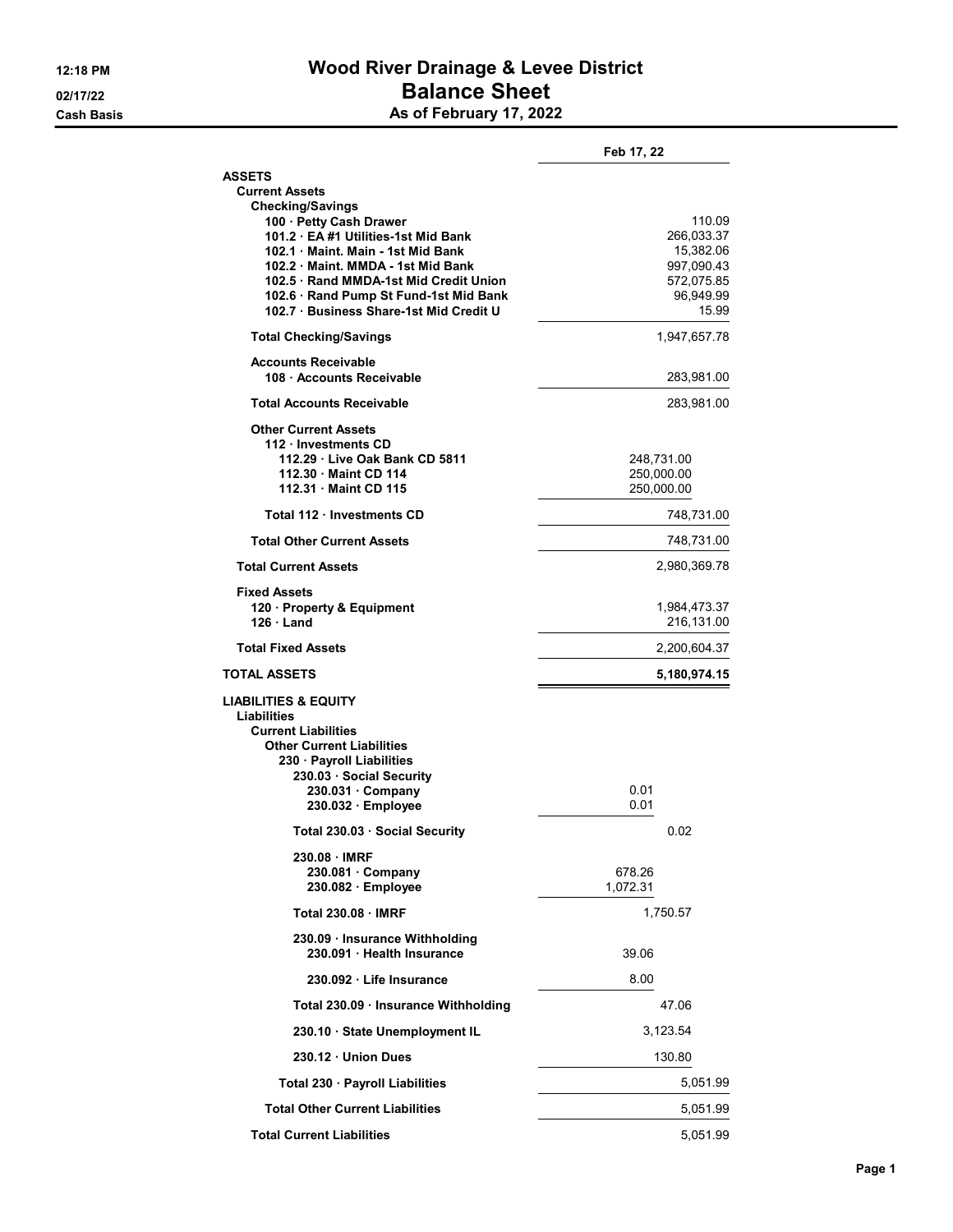## 12:18 PM **Wood River Drainage & Levee District** 02/17/22 **Balance Sheet** Cash Basis **As of February 17, 2022**

|                                                                          | Feb 17, 22                                |
|--------------------------------------------------------------------------|-------------------------------------------|
| Long Term Liabilities<br>243 · Unreserved<br>244 · EA #1 Pump - Reserved | 3,252,713.94<br>208.526.00                |
| <b>Total Long Term Liabilities</b>                                       | 3.461.239.94                              |
| <b>Total Liabilities</b>                                                 | 3.466.291.93                              |
| Equity<br>290 Open Bal Equity<br>299 Fund Balance<br><b>Net Income</b>   | 2.046.454.37<br>-254.954.95<br>-76.817.20 |
| <b>Total Equity</b>                                                      | 1,714,682.22                              |
| TOTAL LIABILITIES & EQUITY                                               | 5,180,974.15                              |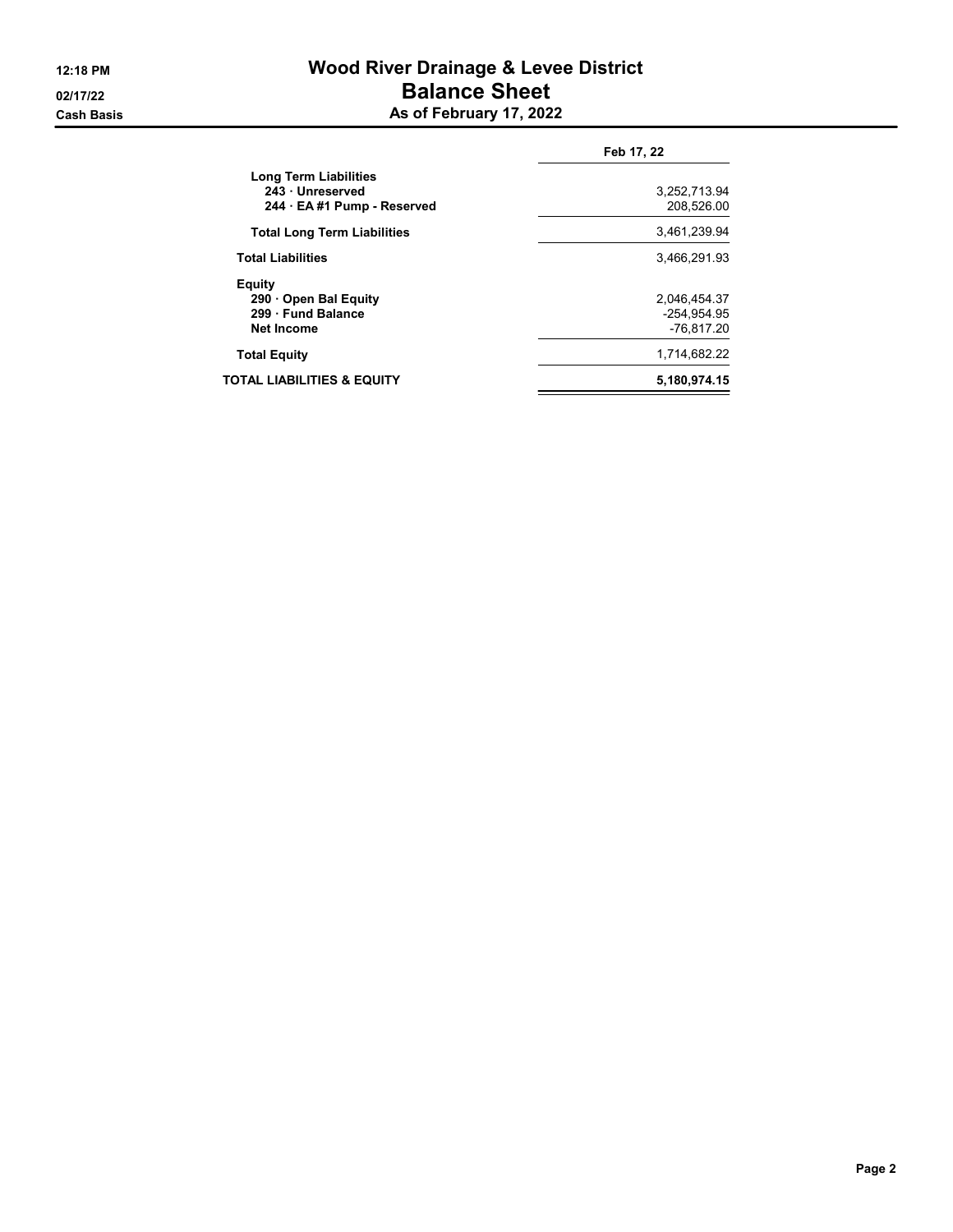**Cash Basis** 

# 12:19 PM **Wood River Drainage & Levee District** 02/17/22 Revenue & Expense Budget vs. Actual

|  | October 2021 through September 2022 |
|--|-------------------------------------|
|--|-------------------------------------|

|                                                                                                                                                                                                                                                                                                                                                                                                                                                                                                                                                                                                                                                                                                                                                                                                                                                                                                                                                                | Oct '21 - Sep 22                                                                                                                                                                                                                                                    | <b>Budget</b>                                                                                                                                                                                                                                                                                                                                | \$ Over Budget                                                                                                                                                                                                                                                                                                                                                                                                       |
|----------------------------------------------------------------------------------------------------------------------------------------------------------------------------------------------------------------------------------------------------------------------------------------------------------------------------------------------------------------------------------------------------------------------------------------------------------------------------------------------------------------------------------------------------------------------------------------------------------------------------------------------------------------------------------------------------------------------------------------------------------------------------------------------------------------------------------------------------------------------------------------------------------------------------------------------------------------|---------------------------------------------------------------------------------------------------------------------------------------------------------------------------------------------------------------------------------------------------------------------|----------------------------------------------------------------------------------------------------------------------------------------------------------------------------------------------------------------------------------------------------------------------------------------------------------------------------------------------|----------------------------------------------------------------------------------------------------------------------------------------------------------------------------------------------------------------------------------------------------------------------------------------------------------------------------------------------------------------------------------------------------------------------|
| Income<br>300 · Assessment<br>301 Interest Earned                                                                                                                                                                                                                                                                                                                                                                                                                                                                                                                                                                                                                                                                                                                                                                                                                                                                                                              | 95,745.88                                                                                                                                                                                                                                                           | 919,000.00                                                                                                                                                                                                                                                                                                                                   | -823,254.12                                                                                                                                                                                                                                                                                                                                                                                                          |
| 301.2 Maint Interest Earned                                                                                                                                                                                                                                                                                                                                                                                                                                                                                                                                                                                                                                                                                                                                                                                                                                                                                                                                    | 1,511.22                                                                                                                                                                                                                                                            | 4,000.00                                                                                                                                                                                                                                                                                                                                     | $-2,488.78$                                                                                                                                                                                                                                                                                                                                                                                                          |
| 301.3 · Pump Interest Earned                                                                                                                                                                                                                                                                                                                                                                                                                                                                                                                                                                                                                                                                                                                                                                                                                                                                                                                                   | 317.52                                                                                                                                                                                                                                                              | 300.00                                                                                                                                                                                                                                                                                                                                       | 17.52                                                                                                                                                                                                                                                                                                                                                                                                                |
| 301.4 Rand Interest Earned                                                                                                                                                                                                                                                                                                                                                                                                                                                                                                                                                                                                                                                                                                                                                                                                                                                                                                                                     | 288.30                                                                                                                                                                                                                                                              | 1,100.00                                                                                                                                                                                                                                                                                                                                     | $-811.70$                                                                                                                                                                                                                                                                                                                                                                                                            |
| Total 301 · Interest Earned                                                                                                                                                                                                                                                                                                                                                                                                                                                                                                                                                                                                                                                                                                                                                                                                                                                                                                                                    | 2,117.04                                                                                                                                                                                                                                                            | 5.400.00                                                                                                                                                                                                                                                                                                                                     | $-3,282.96$                                                                                                                                                                                                                                                                                                                                                                                                          |
| 306 Miscellaneous<br>309 · Easement & Inspection Fee<br>310 · Phillips 66<br>312 F.E.M.A.<br>313 Sale of Fixed Assets<br>314 Refunds<br>315 Lease                                                                                                                                                                                                                                                                                                                                                                                                                                                                                                                                                                                                                                                                                                                                                                                                              | 607.50<br>3.250.00<br>102,193.44<br>0.00<br>0.00<br>0.00<br>600.00                                                                                                                                                                                                  | 0.00<br>30,000.00<br>211,200.00<br>18,600.00<br>0.00<br>0.00<br>600.00                                                                                                                                                                                                                                                                       | 607.50<br>$-26,750.00$<br>$-109,006.56$<br>$-18,600.00$<br>0.00<br>0.00<br>0.00                                                                                                                                                                                                                                                                                                                                      |
| <b>Total Income</b>                                                                                                                                                                                                                                                                                                                                                                                                                                                                                                                                                                                                                                                                                                                                                                                                                                                                                                                                            | 204,513.86                                                                                                                                                                                                                                                          | 1,184,800.00                                                                                                                                                                                                                                                                                                                                 | -980,286.14                                                                                                                                                                                                                                                                                                                                                                                                          |
| <b>Gross Profit</b>                                                                                                                                                                                                                                                                                                                                                                                                                                                                                                                                                                                                                                                                                                                                                                                                                                                                                                                                            | 204,513.86                                                                                                                                                                                                                                                          | 1,184,800.00                                                                                                                                                                                                                                                                                                                                 | -980,286.14                                                                                                                                                                                                                                                                                                                                                                                                          |
| <b>Expense</b><br>400 Pump Operations<br>401 East Alton No. 1 Labor<br>402 East Alton No. 1 Utilities<br>403 East Alton No. 1 Maintenance<br>404 · East Alton No. 1 Repairs<br>411 Wood River Labor<br>412 Wood River Utilities<br>413 · Wood River Maintenance<br>414 Wood River Repairs<br>421 Rand Ave Labor<br>422 Rand Ave Utilities<br>423 Rand Ave Maintenance<br>424 · Rand Ave Repair<br>428 · Rand Ave. Management Labor<br>431 Hawthorne No. 1 Labor<br>432 · Hawthorne No. 1 Utilities<br>433 · Hawthorne No. 1 Maintenance<br>434 · Hawthorne No. 1 Repairs<br>441 East Alton No. 2 Labor<br>442 East Alton No. 2 Utilities<br>443 · East Alton No. 2 Maintenance<br>444 · East Alton No. 2 Repairs<br>492 Grassy Lake Utilities<br>493 Grassy Lake Repairs/Maintenance<br>494 · Hawthorne No. 2 Utilities<br>495 · Hawthorne No. 2 Repairs/Maint<br>496 Virginia St Utilities<br>497 · Virginia St Repairs/Maintenance<br>498 Lakeside Utilities | 0.00<br>1,731.15<br>79.70<br>0.00<br>0.00<br>1,302.85<br>0.00<br>0.00<br>30,666.50<br>14,292.78<br>600.75<br>703.31<br>4,919.05<br>0.00<br>635.34<br>0.00<br>0.00<br>0.00<br>923.92<br>0.00<br>0.00<br>258.36<br>0.00<br>171.26<br>0.00<br>215.88<br>0.00<br>232.21 | 2,000.00<br>16,000.00<br>2,000.00<br>2,000.00<br>8,000.00<br>8,000.00<br>2,000.00<br>2,000.00<br>81,100.00<br>39,000.00<br>5,000.00<br>5,000.00<br>20,000.00<br>2,000.00<br>1,800.00<br>2,000.00<br>2,000.00<br>2,000.00<br>3,300.00<br>2,000.00<br>2,000.00<br>3,600.00<br>1,000.00<br>1,000.00<br>500.00<br>1,000.00<br>500.00<br>1,000.00 | $-2,000.00$<br>$-14,268.85$<br>$-1,920.30$<br>$-2,000.00$<br>$-8,000.00$<br>$-6,697.15$<br>$-2,000.00$<br>$-2,000.00$<br>$-50,433.50$<br>$-24,707.22$<br>$-4,399.25$<br>-4,296.69<br>$-15,080.95$<br>$-2,000.00$<br>$-1,164.66$<br>$-2,000.00$<br>$-2,000.00$<br>$-2,000.00$<br>$-2,376.08$<br>$-2,000.00$<br>$-2,000.00$<br>-3,341.64<br>$-1,000.00$<br>$-828.74$<br>$-500.00$<br>$-784.12$<br>$-500.00$<br>-767.79 |
| 499 Lakeside Repairs/Maintenance                                                                                                                                                                                                                                                                                                                                                                                                                                                                                                                                                                                                                                                                                                                                                                                                                                                                                                                               | 0.00                                                                                                                                                                                                                                                                | 500.00                                                                                                                                                                                                                                                                                                                                       | $-500.00$                                                                                                                                                                                                                                                                                                                                                                                                            |
| Total 400 · Pump Operations                                                                                                                                                                                                                                                                                                                                                                                                                                                                                                                                                                                                                                                                                                                                                                                                                                                                                                                                    | 56,733.06                                                                                                                                                                                                                                                           | 218,300.00                                                                                                                                                                                                                                                                                                                                   | -161,566.94                                                                                                                                                                                                                                                                                                                                                                                                          |
| 500 Maintenance Operations<br>550 · Part-Time Maintenance Labor<br>551 · Maintenance Labor<br>552 Utilities<br>553 · Building Maint & Supplies<br>554 · Fuel (Gasoline)<br>555 · Fuel (Diesel)<br>556 · Tractor Maint. / Repair<br>557 · Vehicle Maint. / Repair                                                                                                                                                                                                                                                                                                                                                                                                                                                                                                                                                                                                                                                                                               | 7,096.13<br>52,394.52<br>2,710.66<br>4,501.80<br>4,555.25<br>3,169.50<br>3,552.52<br>4,309.31                                                                                                                                                                       | 16,000.00<br>158,000.00<br>6,500.00<br>16,000.00<br>14,000.00<br>10,500.00<br>8,000.00<br>8,000.00                                                                                                                                                                                                                                           | $-8,903.87$<br>$-105,605.48$<br>-3,789.34<br>$-11,498.20$<br>$-9,444.75$<br>$-7,330.50$<br>-4,447.48<br>$-3,690.69$                                                                                                                                                                                                                                                                                                  |
| 558 · Equipment Maint. / Repair<br>559 · Vegetation Removal                                                                                                                                                                                                                                                                                                                                                                                                                                                                                                                                                                                                                                                                                                                                                                                                                                                                                                    | 5,175.14<br>$-700.30$                                                                                                                                                                                                                                               | 8,000.00<br>8,000.00                                                                                                                                                                                                                                                                                                                         | $-2,824.86$<br>$-8,700.30$                                                                                                                                                                                                                                                                                                                                                                                           |